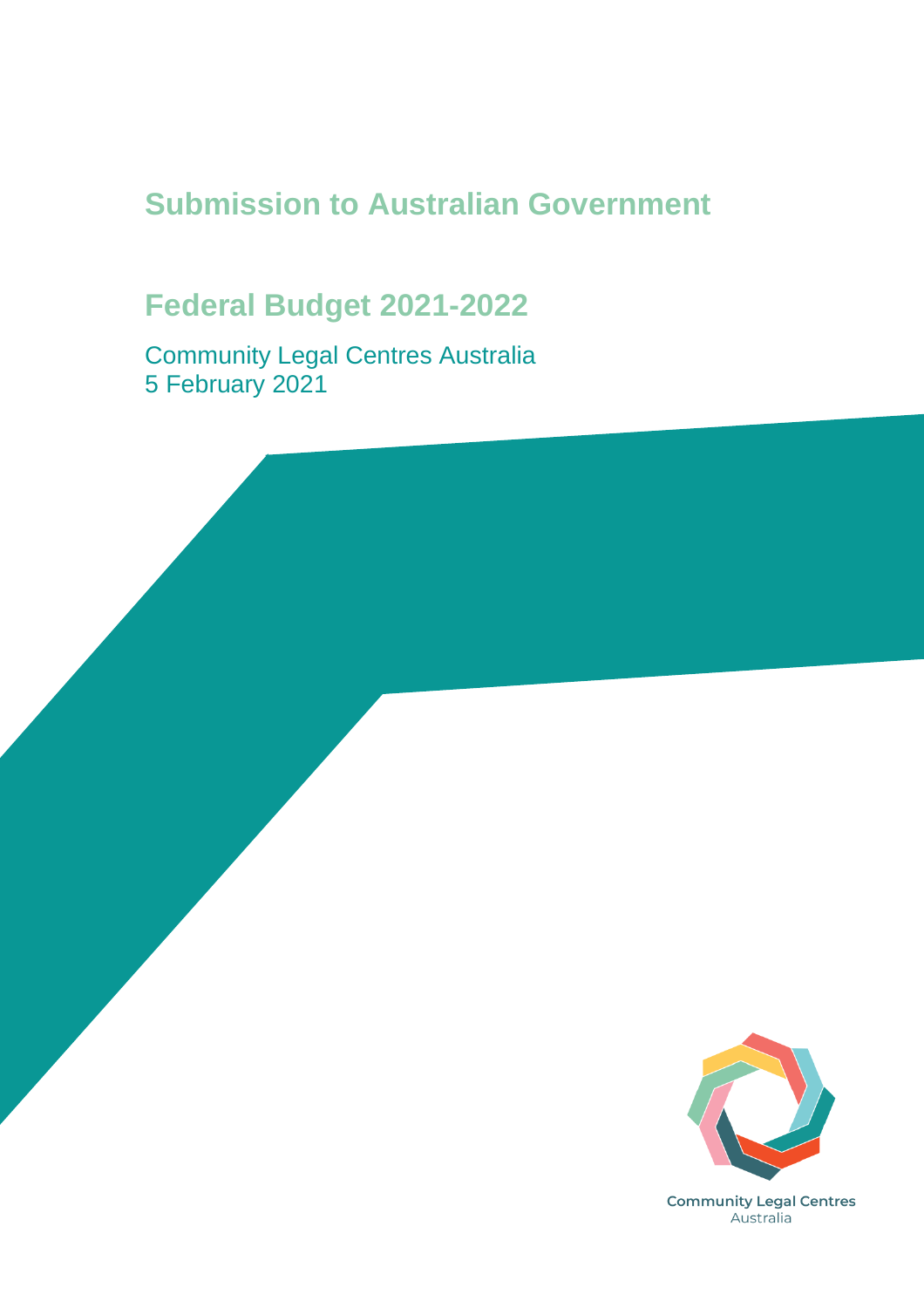## **Contents**

| <b>Introduction</b>                                                                                                                                                                                                                                                                                                                                           | $\overline{2}$                                                            |
|---------------------------------------------------------------------------------------------------------------------------------------------------------------------------------------------------------------------------------------------------------------------------------------------------------------------------------------------------------------|---------------------------------------------------------------------------|
| <b>CLCs, clients and communities</b>                                                                                                                                                                                                                                                                                                                          | $\mathbf{2}$                                                              |
| Keys Areas of Law                                                                                                                                                                                                                                                                                                                                             | 3                                                                         |
| <b>CLCs Australia's Submission</b>                                                                                                                                                                                                                                                                                                                            | 3                                                                         |
| <b>Executive Summary and Recommendations</b><br>Key recommendations by CLCs Australia<br>Additional recommendations<br>Investment in the Legal Assistance Sector<br>Regular Legal Need Survey to Support the Legal Assistance Sector<br>Meeting Legal Needs in the Current Environment<br>Investing in Collective Resilience: Specific Legal Areas of Concern | 3<br>$\frac{5}{5}$<br>$\,6$<br>$\begin{array}{c} 6 \\ 7 \end{array}$<br>9 |
| <b>Endorsement of Submissions by CLCs Australia Partner Organisations</b>                                                                                                                                                                                                                                                                                     | 14                                                                        |
| <b>Further Information and Contacts</b>                                                                                                                                                                                                                                                                                                                       | 14                                                                        |
| <b>Appendix 1</b>                                                                                                                                                                                                                                                                                                                                             | 15                                                                        |
| <b>What are Community Legal Centres?</b><br>Benefits, Efficiency and Value of Sector and Service Delivery<br>Strategic Policy, Advocacy and Law Reform Work<br><b>Commitment to Quality Services and Continuous Improvement</b><br>The National Accreditation Scheme                                                                                          | 15<br>17<br>18<br>18<br>19                                                |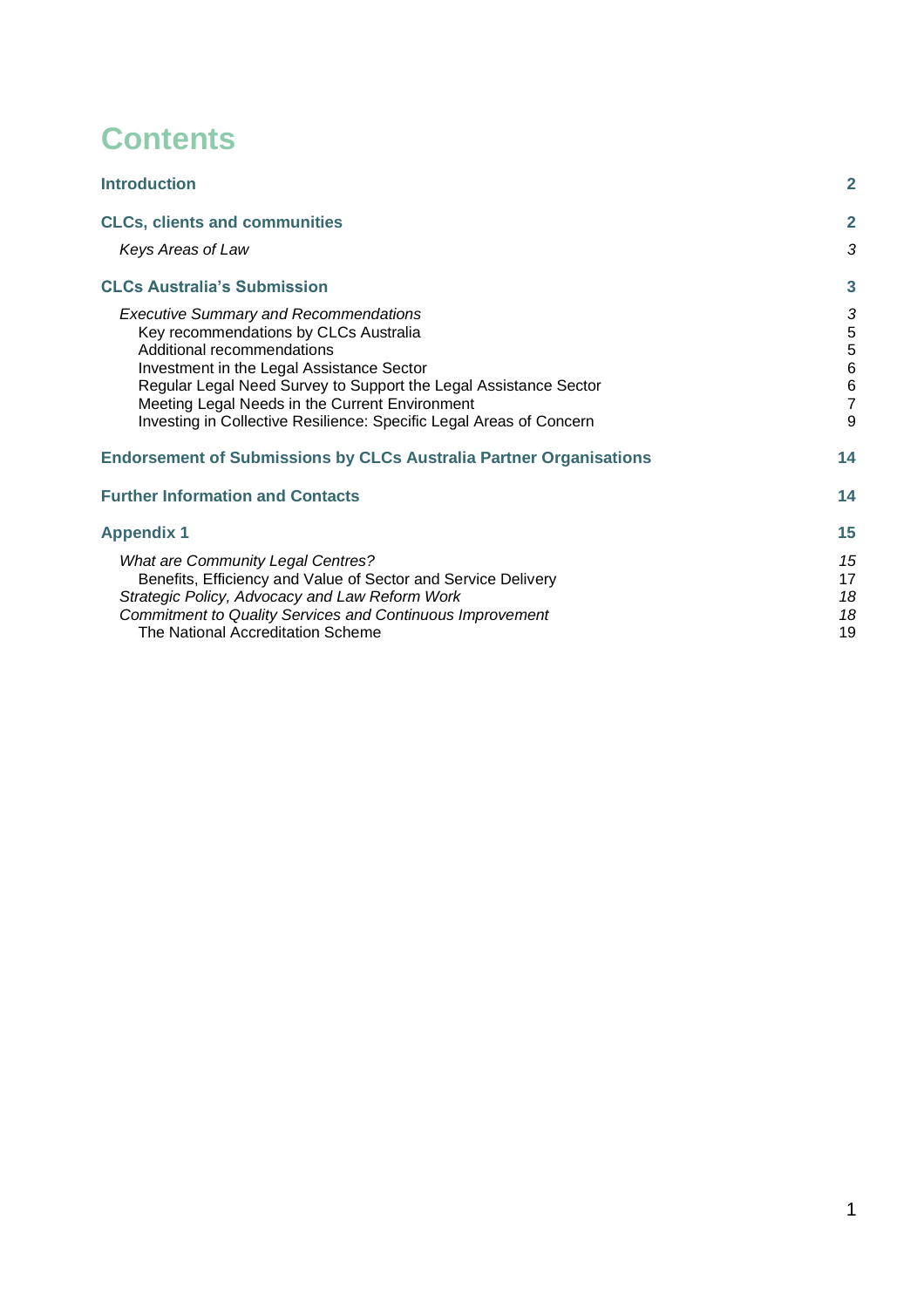# <span id="page-2-0"></span>**Introduction**

Community Legal Centres Australia (**CLCs Australia**) is contributing this analysis to inform the 2021-2022 Federal Budget. We have collaborated with community legal centres (**CLCs**) and partners to develop recommendations on the allocation of maximum available financial resources to strengthen the community legal sector and support the communities we serve. CLCs Australia supports a focus on legal and social protection safety nets to assist individuals and communities experiencing discrimination and disadvantage.

Based on the trends noted by CLCs in the 2020 calendar year, a significant injection of funding is required for CLCs to be able to address legal need in the context of an equitable recovery from the bushfire crisis and on-going management of the COVID-19 pandemic.

CLCs Australia is the national peak body for the community legal sector. Our members are the eight state-based associations that represent over 170 CLCs. CLCs organise themselves into national networks around speciality areas of work, some by client group – such as the Older Persons Network and Women's Legal Services Australia (WLSA). Others organise themselves by area of law – such as Economic Justice Australia (formerly known as the National Social Security Rights Network). We have drawn from their front-line experiences in developing our recommendations and endorsements.

CLCs Australia is also endorsing submissions made by partner organisations, including Change the Record and Australian Council of Social Services (ACOSS).

It is worth noting that CLCs across the country have continued to provide free and independent legal assistance to people and communities who experience discrimination and disadvantage across Australia throughout the COVID-19 pandemic and the bushfire crisis in 2019-2020. CLCs Australia has also been making calls for the Australian government to address unmet legal need. We strongly believe that more financial resources would enable all CLCs to meet legal need and increase early access to justice.

# <span id="page-2-1"></span>**CLCs, clients and communities**

CLCs play an important, unique and complimentary role in providing legal help to individuals and groups of individuals in disadvantaged and socially excluded communities.

CLCs provide free legal help to hundreds of thousands of people, with a special emphasis on vulnerable and disadvantaged members of the community, every year. CLCs are a critical and unique part of the legal assistance sector. Embedded in local communities, CLCs work in a holistic, client-centred and multidisciplinary way. CLCs play a crucial and effective role in assisting people to resolve their legal problems at an early stage, and in meeting rising demand for legal assistance as well as contributing to systemic reform. Our services reach every community in Australia and often break the divide between urban and remote services.

CLCs help a broad range of clients and communities. For example, in 2019-2020, the profile of the 702, 234 services to clients assisted nationally (noting the conservative nature of these numbers and that it does not include data of all our CLCs) is outlined in the graph below:<sup>1</sup>

<sup>1</sup> Community Legal Assistance Services System (CLASS) Report between 1 July 2019 to 30 June 2020.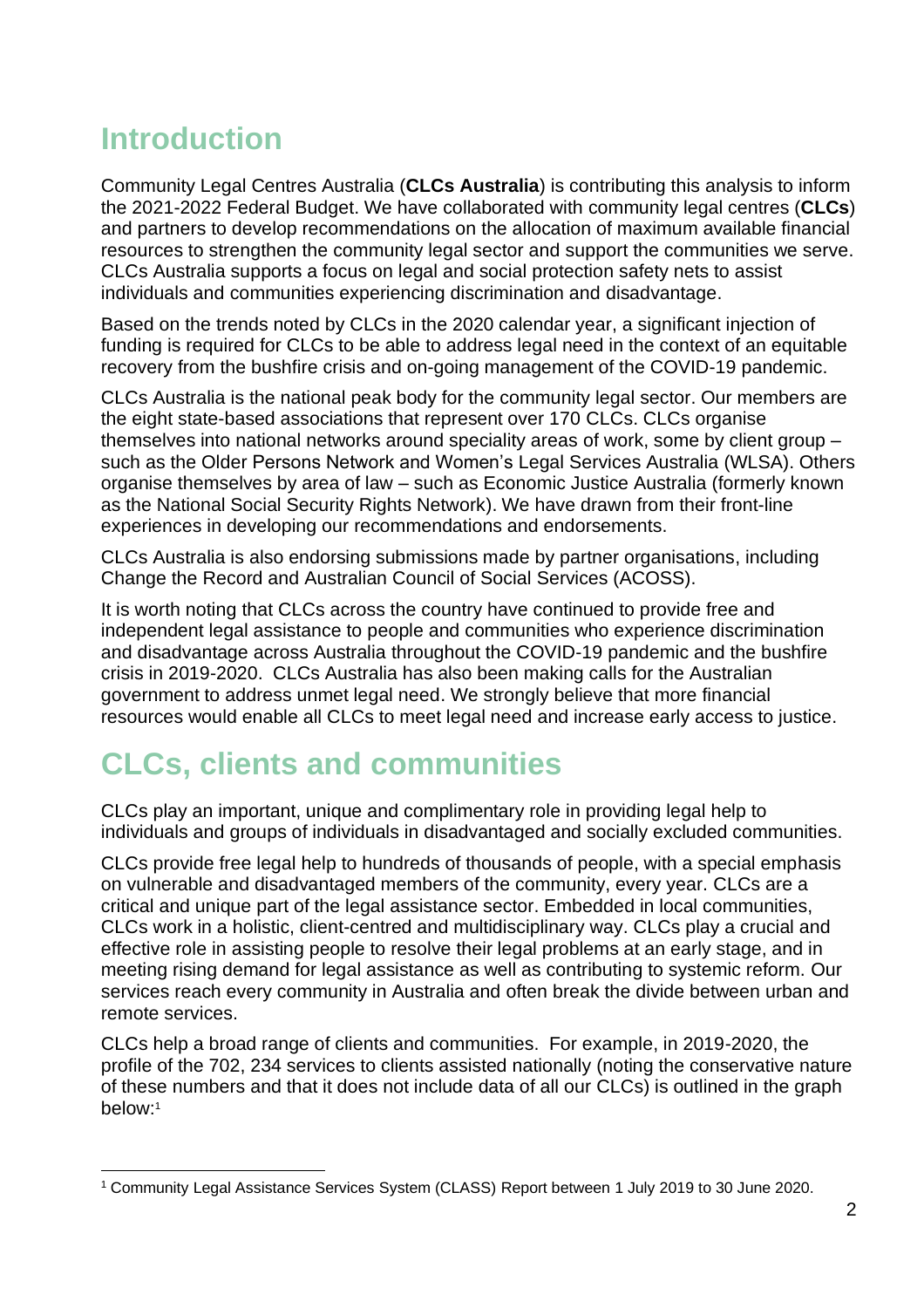

#### **Legal Assistance provided by Centres in 2019-2020**

## <span id="page-3-0"></span>**Keys Areas of Law**

Community legal centres provide services across a range of areas of law, primarily civil and family law. The top four areas of law in which centres provided services in 2019-2020 were:<sup>2</sup>

- 1. Family law (in particular, parenting arrangements)
- 2. Housing
- 3. Family violence protection orders
- 4. Credit and debt

## <span id="page-3-1"></span>**CLCs Australia's Submission**

## <span id="page-3-2"></span>**Executive Summary and Recommendations**

There is still a strong rationale for a whole-of-government approach to the funding of the work of the community legal sector. Firstly, the work of the sector cuts across a wide range of areas of law and policy including family law, credit/debt, consumer law, family violence, housing, elder abuse, employment and social security. Secondly, the sector targets its work to people who experience financial and social disadvantage and discrimination, as well as other matters that are in the public interest. As a result, the sector engages individually and collectively across areas of Commonwealth Government portfolio responsibility. This is even more important as we all work together towards equitable recovery from the 2019- 2020 bushfire crisis and the ongoing COVID-19 pandemic. CLCs have first-hand experience of the ways communities continue to be affected and the ways adequate financial allocations in the Federal Budget help to build their resilience.

<sup>2</sup> CLASS Report between 1 July 2019 to 30 June 2020.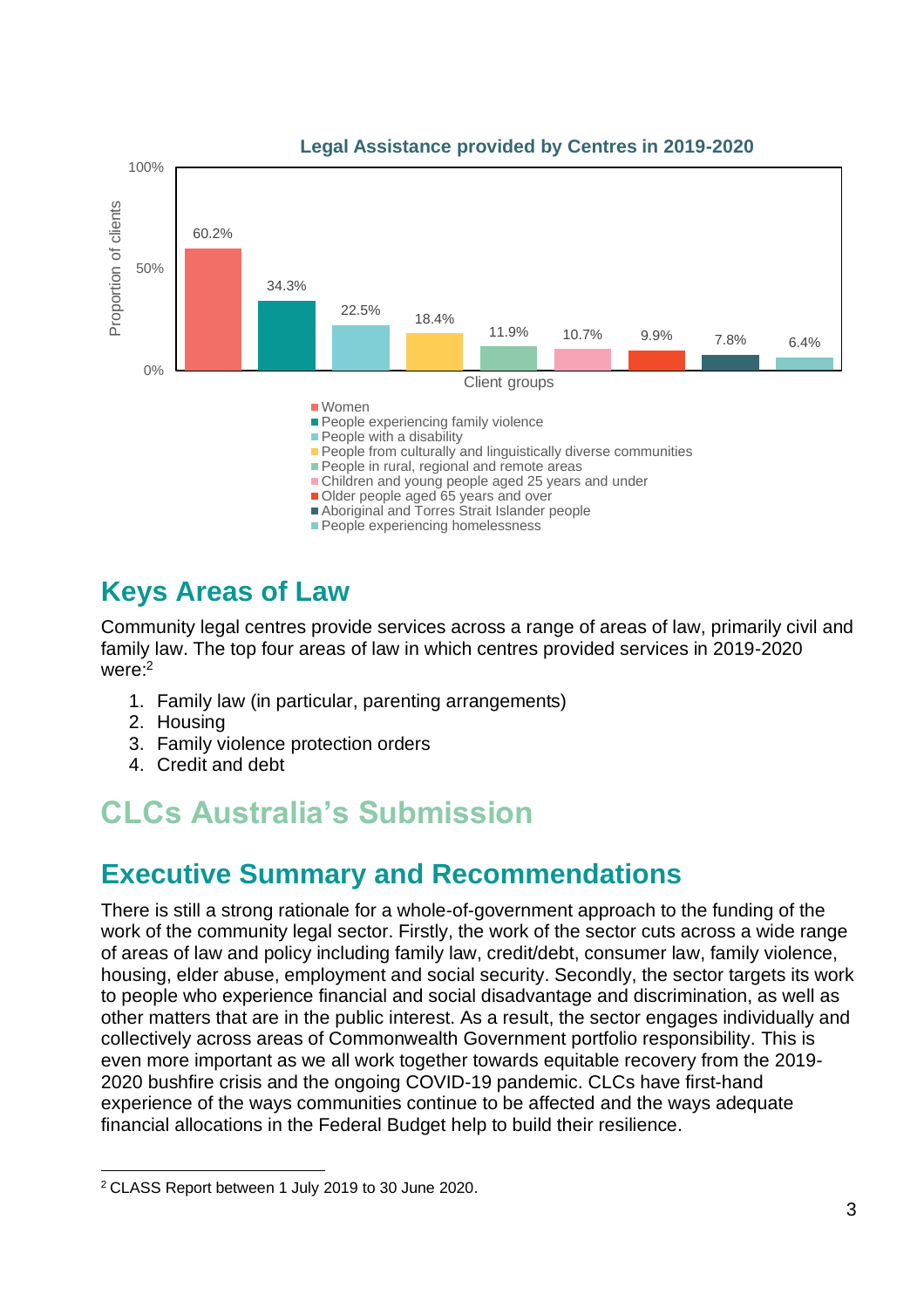The Federation of Community Legal Centres Victoria has made a strident call that "[a] just and equitable recovery must: expand and entrench vital protections for financially disadvantaged [Australians]; improve the fairness and resilience of our housing systems; make sure no workers are left behind in [Australia's] economic rebuild; embed access to justice for all victim-survivors of family violence and build on best practice legal supports in measures to respond to the 'shadow pandemic'; protect the welfare and human rights of people in prison throughout the COVID recovery; and move towards a safer prison system; protect children and young people impacted by the crisis and keep them out of the justice system."<sup>3</sup> We strongly support this call as it does not only apply to Victoria but to every jurisdiction across Australia.

CLCs Australia supports a Federal Budget that ensures funding for the continuation of essential social, economic and legal services as well as measures designed to support people and communities that need it most.

In 2014, the Productivity Commission of Australia recommended a \$200 million increase per annum as an interim measure (including \$120 million of Commonwealth funding). Although there have been very small increases, this recommendation has never been met. In 2018, the Law Council of Australia's Justice Project recommended a \$390 million increase per annum, at a minimum.

This Federal Budget submission identifies recommendations and key legal areas in which additional investment would have a significant positive impact on the lives of individuals and communities, support high quality and efficient service delivery, and contribute to more effective operation of justice and related systems.

This submission addresses:

- the need for additional investment across the whole legal assistance sector to support community legal centres, Aboriginal and Torres Strait Islander Legal Services, Family Violence Prevention Legal Services and Legal Aid Commissions;
- the ways the community legal sector proposes to address unmet legal need, promote early access to justice and provide holistic services in 2021-2022;
- the urgent call for a national survey to determine legal need in the context of national equitable recovery in the aftermath of the 2020 bushfire and the COVID-19 pandemic;
- the need for additional investment in particular areas of law including:
	- o keeping women, children and people experiencing family violence safe;
	- o preventing and responding to elder abuse;
	- o improving the social security system; and
	- o consumer financial legal advice and assistance services, including the rights of people who rent.

<sup>&</sup>lt;sup>3</sup> This quote has been adapted to reflect a national perspective and is taken from Community Legal Centres Victoria's report "A Just and Equitable Recovery: A Community Legal Sector Plan for Victoria" (2020). The full report is available:

[https://d3n8a8pro7vhmx.cloudfront.net/fclc/pages/756/attachments/original/1608087671/A\\_Just\\_and\\_Equitabl](https://d3n8a8pro7vhmx.cloudfront.net/fclc/pages/756/attachments/original/1608087671/A_Just_and_Equitable_Recovery_web_Final.pdf?1608087671) [e\\_Recovery\\_web\\_Final.pdf?1608087671](https://d3n8a8pro7vhmx.cloudfront.net/fclc/pages/756/attachments/original/1608087671/A_Just_and_Equitable_Recovery_web_Final.pdf?1608087671)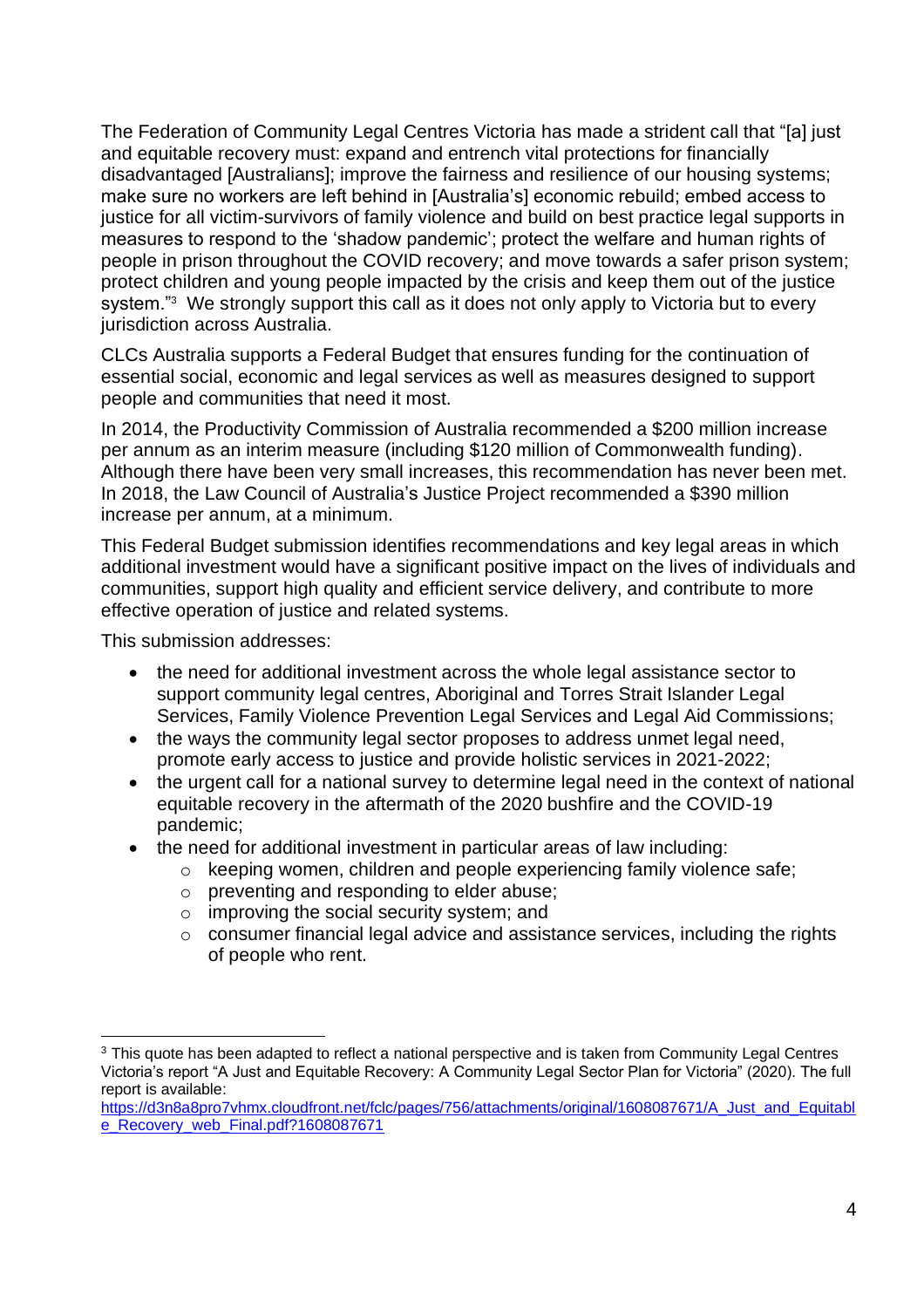### <span id="page-5-0"></span>**Key recommendations by CLCs Australia**

- 1. The Commonwealth Government should provide funding for a regular national survey of legal need, similar to the Legal Australia-Wide (LAW) Survey, to examine met and unmet legal need in Australia. As a minimum, for 2021-2022 one specific stream of funding to survey unmet legal need in the context of equitable recovery after the bushfire crisis and COVID-19 pandemic should be provided.
- 2. That the Commonwealth Government, as a minimum, extend the COVID-19 frontline legal assistance funding until 30 June 2025.
- 3. That the Commonwealth Government provide an additional \$2.3 million on a one-off basis to continue to support the enhancement of ICT capacity within community legal centres to work remotely, providing continuity of services and support without interruption.
- 4. That the Commonwealth Government provide an additional \$25.5 million per annum for the next 4 years so that each Centre can employ an additional generalist lawyer to address current unmet legal need.
- 5. That the Commonwealth Government provide an additional \$25.5 million per annum for the next 4 years so that each Centre can employ an additional specialist lawyer to meet areas of increased demand in economic and social equity issues.
- 6. That the Commonwealth Government provide an additional \$20.4 million per annum for the next 4 years so that each Centre can strengthen joined up and wrap around service delivery through the employment of social workers, financial counsellors and other professionals.

### <span id="page-5-1"></span>**Additional recommendations**

- 7. The Commonwealth Government should provide additional funding to enable the community legal sector to deliver enhanced casework, legal representation and wrap around services (such as family dispute resolution) in civil, family law, child protection and family violence matters is required.
- 8. CLCs Australia supports the recommendations made by WLSA, a national network of CLCs Australia, in its submission to the 2021-2022 Federal Budget requesting the Government to consider additional funding for the community legal sector to be able to provide specialist services in better ways and through a consistent integrated model.
- 9. The Commonwealth Government should provide community legal centres with additional funding to provide legal advice and related assistance to older people experiencing abuse and legal problems as a result of the disproportionate effect of public health measures to address the pandemic on this particular group of clients.
- 10.Community legal centres are in a unique position to be able to provide integrated wraparound socio-legal services, including financial counselling and social work support services to assist clients in aged care and those that need to recover from physical violence and financial abuse.
- 11.CLCs Australia emphasises the need for additional Commonwealth funding for community legal centres to assist people with their social security-related matters,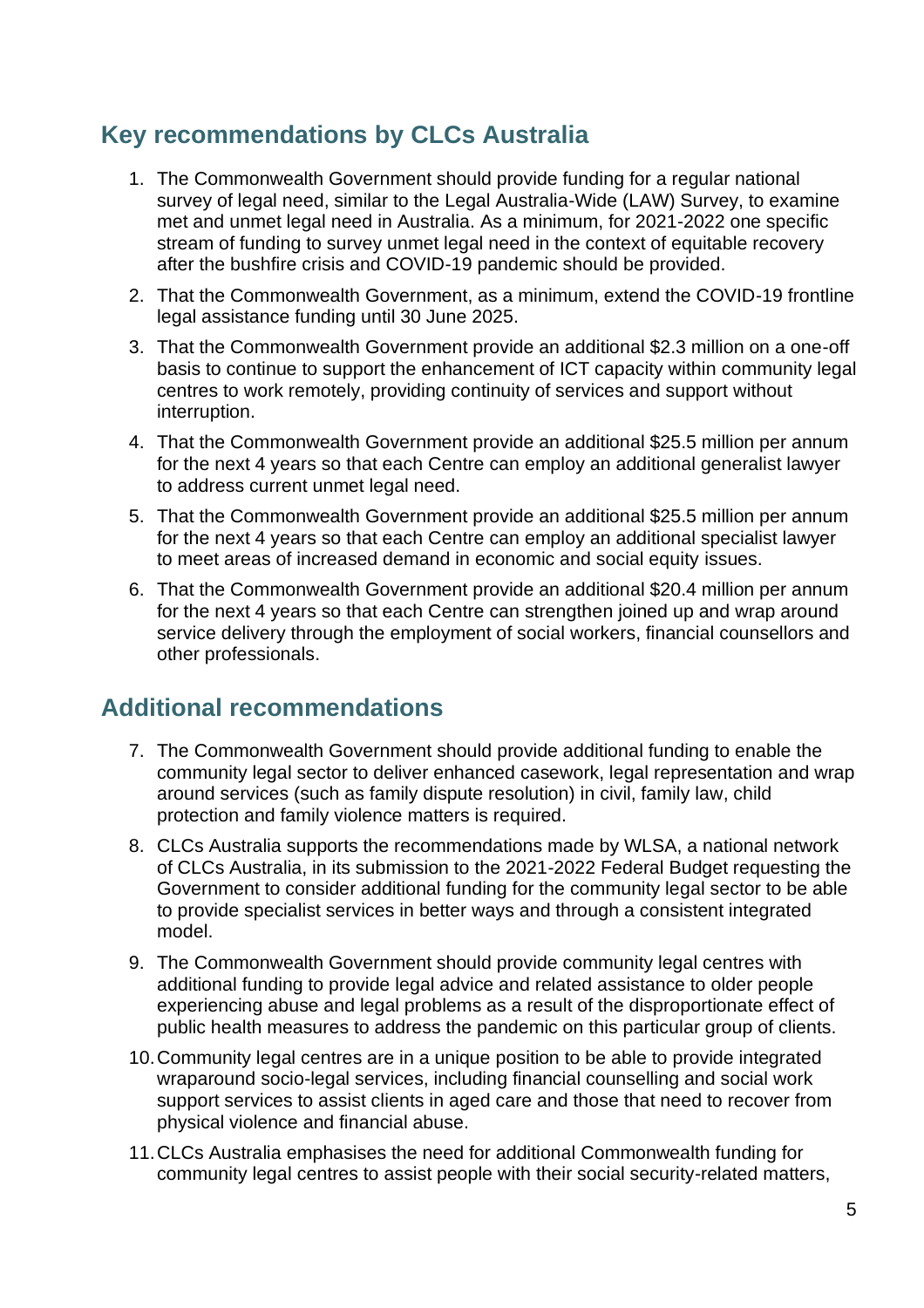particularly in light of the above issues which in many cases require legal assistance to resolve and contribute to the significant unmet legal need in this area.

- 12.CLCs Australia supports and endorses the recommendations for reform made by Economic Justice Australia, a national network of CLCs Australia, in its submission to the 2021-2022 Federal Budget. See below for more information.
- 13.CLCs Australia endorses the recommendations proposed by CLCs that specialise in tenants' rights and consumers' rights, including the Tenants' Union of NSW and Consumer Action Victoria. See below for more information.

### <span id="page-6-0"></span>**Investment in the Legal Assistance Sector**

There are four publicly-funded legal assistance services: Community Legal Centres, Aboriginal and Torres Strait Islander Legal Services (ATSILS), Family Violence Prevention Legal Services (FVPLS) and Legal Aid Commissions (LACs) and each play an important, unique and complementary role in providing legal help to people across Australia.

A number of key inquiries and reports have recommended an increase in overall funding available to the legal assistance sector to address critical and immediate needs:

- in 2014, the Productivity Commission of Australia recommended a \$200 million increase per annum as an interim measure (including \$120 million of Commonwealth funding); and
- in 2018, the Law Council of Australia Justice Project recommended a \$390 million increase per annum, at a minimum.

Although there have been recent increases to funding through the National Legal Assistance Partnership (NLAP), they have been small with respect to what is needed to address unmet legal need and guarantee early access to justice on the basis of equality for all persons living in Australia. The community legal sector has been under-funded for many years and the ongoing effects of under-resourcing are keeping groups of individuals from accessing legal assistance optimally. The levels of Commonwealth (as well as State and Territory Government) funding are insufficient to meet rising demand for services in the last eighteen months since the bushfire crisis began, which was followed by the COVID-19 pandemic. The sector has confirmed a surge in services in each State whenever COVID-19 restrictions are lifted and the trend is likely to continue in the 2021-2022 financial year.

### <span id="page-6-1"></span>**Regular Legal Need Survey to Support the Legal Assistance Sector**

'Legal need' is defined as legal issues that individuals have not been able to resolve effectively by their own needs.<sup>4</sup> The distinction between 'met' and 'unmet' legal needs is an important one. The assessment of legal need, both by individual CLCs to inform their approach to service delivery and at a jurisdiction-wide level, is a vital element of an effective legal assistance sector. Understanding and measuring legal need in Australia and having access to accurate and recent data underlies effective service delivery and planning across the justice system, including the legal assistance sector. It is also important that the

<sup>4</sup> JT Johnsen (2009), 'Legal Needs in a Market Context' in F Regan, P Paterson, T Goriely and D Fleming (eds) *The Transformation of Legal Aid*, 205-232.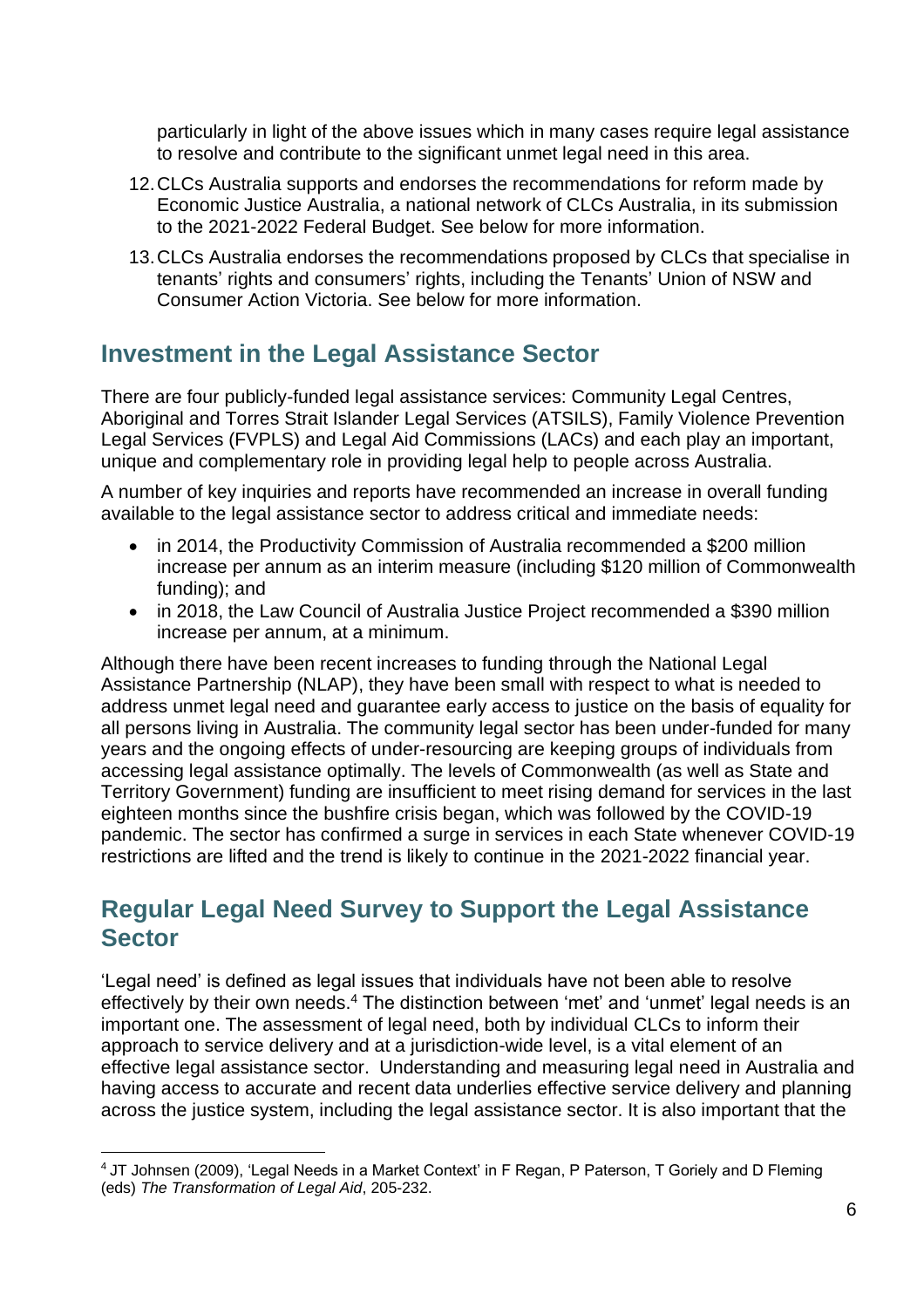legal need of particular groups, including Aboriginal and Torres Strait Islander people, is appropriately considered as part of mapping legal need.

At a national level the Legal Australia-Wide (LAW) Survey, undertaken in 2008, is the key piece of work that captures legal need in Australia. However, this work is over thirteen years old and needs to be updated. Accordingly, there is a need for funding of a regular national survey of legal need, similar to the LAW Survey, to examine met and unmet legal need in Australia. This approach was supported and recommended by the Productivity Commission in 2014 who recommended that a more contained survey should be repeated on a regular basis and 'regular surveys should be undertaken to better measure unmet need of particular groups, including Aboriginal and Torres Strait Islander people'.<sup>5</sup>

#### **Recommendation 1:**

The Commonwealth Government should provide funding for a regular national survey of legal need, similar to the Legal Australia-Wide (LAW) Survey, to examine met and unmet legal need in Australia. As a minimum, for 2021-2022 one specific stream of funding to survey unmet legal need in the context of equitable recovery after the bushfire crisis and COVID-19 pandemic should be provided.

### <span id="page-7-0"></span>**Meeting Legal Needs in the Current Environment**

The community legal sector is uniquely placed to respond to the changing needs of local communities and address the priority legal issues that have arisen due to the bushfire crisis and COVID-19 pandemic. Feedback from CLCs indicates that there has been an increase in demand for legal help with social security, employment, tenancy, consumer credit, debt, insurance, policing, seniors' rights, family violence and child protection, as well as an increase in the complexity and urgency of legal matters.

CLCs Australia welcomes the National Cabinet's funding announcement of \$63.3 million for the legal assistance sector made in May 2020. Despite the advances, the demand for legal services is likely to continue to spike during the COVID-19 equitable recovery phase. The provision of additional funds to the community legal sector in 2021-2022 – as well as ensuring that funding until 30 June 2025 – would make it possible to ensure basic rights and needs are guaranteed to communities who experience the most discrimination and disadvantage.

Future policy decisions should not undermine the importance of the community legal sector. Based on over thirty years of experience, the community legal sector has found that after every economic downturns and natural disaster, the need for community legal services increases.

#### **Example 1**:

The Consumer Action Law Centre reported that between 2 July and 2 November 2020, their legal advice line service saw a 58% increase in email enquiries from consumers, from 67 per month average in 2019, to 106.75 per month. This is despite their chatbot diverting 39% of inquiries (for example, interstate residents or higher income earners).

<sup>5</sup> Productivity Commission of Australia, Access to Justice Arrangements Inquiry Report No 72 (September 2014) Appendix J, Table J.1.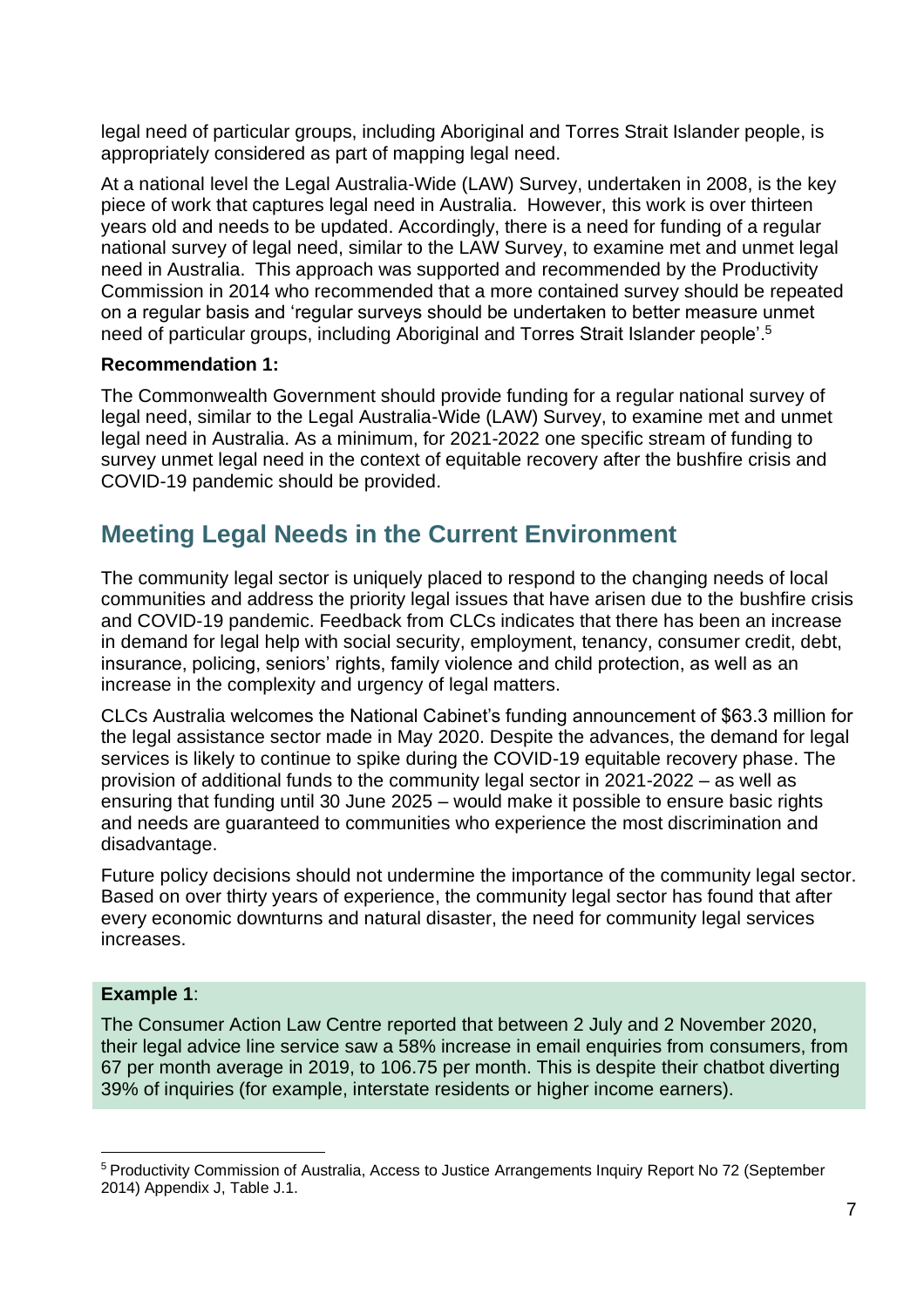In the three years to the end of 2019, there was a 173% increase in emails to their advice service. In the last five months of 2020, they experienced a further 58% increase for email/online enquiries from consumers these past 5 months and consider it is fair to assume that the demand to the legal team to respond to consumer enquiries will continue to grow. This likelihood is heightened by the fact that the COVID-19 Centrelink support will end in March 2021 which will likely result in more consumers contacting the service.

#### **Example 2:**

WLSA reports 40% of women from Women's Legal Services across Australia are turned away due to lack of staff and resources.

The restrictions imposed because of COVID-19 have increased the danger for at-risk women by confining many in their homes with potentially violent partners and increasing the opportunities for coercive control, as well as creating significant financial stress. This has placed even greater pressure on already strained specialist legal services.

#### **Recommendation 2:**

That the Commonwealth Government, as a minimum, extend the COVID-19 frontline legal assistance funding until 30 June 2025.

#### **Recommendation 3:**

That the Commonwealth Government provide an additional \$2.3 million on a one-off basis to continue to support the enhancement of ICT capacity within community legal centres to work remotely, providing continuity of services and support without interruption.

#### **Recommendation 4:**

That the Commonwealth Government provide an additional \$25.5 million per annum for the next 4 years so that each Centre can employ an additional generalist lawyer to address current unmet legal need.

#### **Recommendation 5:**

That the Commonwealth Government provide an additional \$25.5 million per annum for the next 4 years so that each Centre can employ an additional specialist lawyer to meet areas of increased demand in economic and social equity issues.

#### **Recommendation 6:**

That the Commonwealth Government provide an additional \$20.4 million per annum for the next 4 years so that each Centre can strengthen joined-up and wrap-around service delivery through the employment of social workers, financial counsellors and other professionals.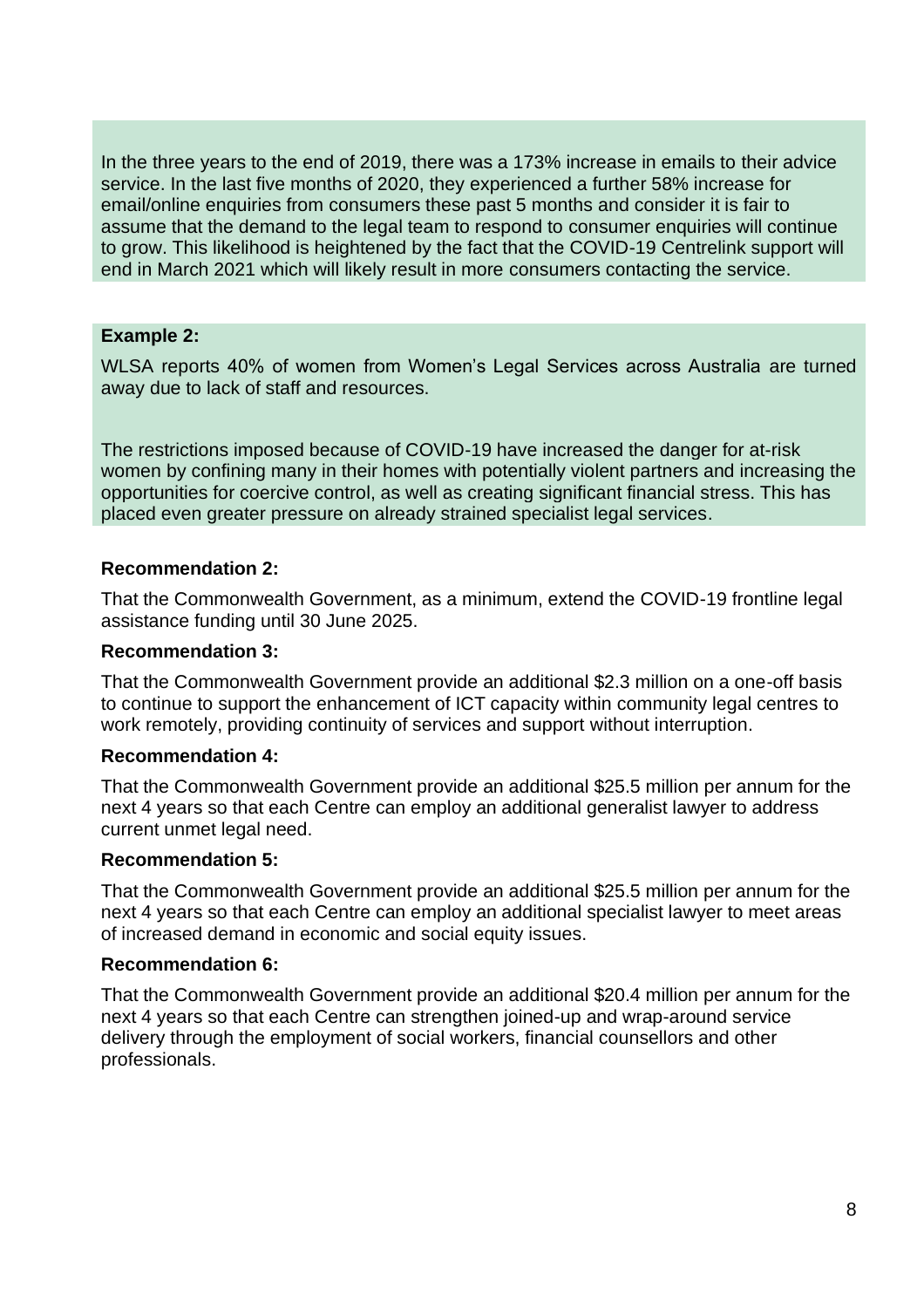### <span id="page-9-0"></span>**Investing in Collective Resilience: Specific Legal Areas of Concern**

This section contains recommendations identified by specialised CLCs that relate to specific areas of law.

Keeping People, Especially Women and Children, Safe from Family Violence CLCs are at the frontline of providing crucial expert legal advice and related help to people experiencing family violence. Over 34% of people helped by CLCs in the 2019-2020 financial year reported they were experiencing family violence.<sup>6</sup> It must be noted that this data snapshot doesn't even include entries in the CLASS system after the surge of service requests after lockdown measures were lifted in most States in the second half of 2020 (July-December 2020).

As a direct result of inadequate funding specialist women's legal services had to turn away around 40% of the financially disadvantaged victim-survivors reaching out for their assistance due to lack of staff and resources. A national economic costing analysis undertaken by the Australian Institute on behalf of WLSA has confirmed an additional \$25 million in federal funding is needed to resource this subset of specialist women's socio-legal services to meet demand over the next year.

Last year the community legal sector welcomed the Federal Government's announcement in 2020 of \$63.3 million additional funding for the legal assistance sector. Despite the increased funding, some specialised services have pointed to gaps. For instance, WLSA reports that since the funds earmarked for family violence legal services were disproportionately distributed to ensure perpetrators and victim-survivors had equal access, many women and children missed out on the specialist approach provided by women's legal services.

#### **Example 3**:

CLCs providing specialised services on family violence and older persons reported peaks in calls when lockdown measures were eased in every State. An increase in physical abuse has been noted across services.

Senior Rights Victoria recently undertook a review and found that there was no actual increase in calls received but there was a significant trend shift in terms of increasing physical abuse complaints.

#### **Example 4:**

Women's Legal Services Australia members have all experienced an increase in complexity of matters during COVID-19. They have seen an increase in COVID-19 related family law matters where COVID-19 restrictions have been used as a tool to increase the level of control and coercion over the mother. Women's legal services have been and are

<sup>&</sup>lt;sup>6</sup> CLCs Australia 2019-2020 data snapshot (referred to at the beginning and in the appendix as well)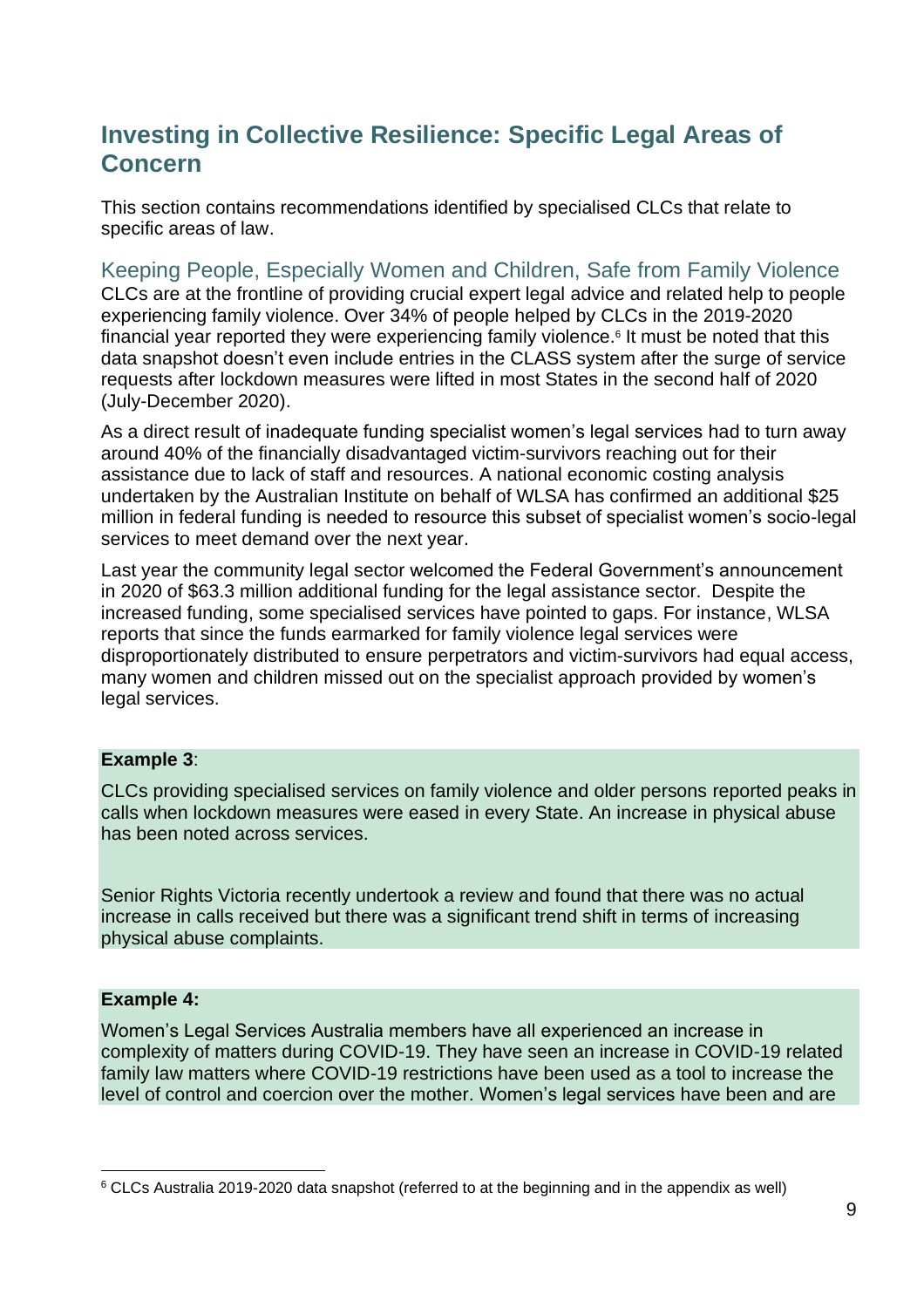concerned for the safety of children and adult victim-survivors. This has resulted in an increased intensity in the case work.

Funding is required for full legal representation of disadvantaged clients in family law, child protection and family violence matters, including for wrap around services, access to litigation and family dispute resolution (FDR). WLSA launched a revised five step plan for Safety First in Family Law in November 2019 with Rosie Batty.<sup>7</sup> The safety first in family law plan is a five-step plan to creating a family law system that keeps women and children safe and despite intense advocacy efforts on the part of the sector, the resources needed have not become available.

Another critical challenge that needs addressing in the 2021-2022 federal budget is the family law system and the significant part that it is playing in keeping women and children safe after relationship breakdowns during the pandemic. To address this critical challenge, over the past five years WLSA has been seeking to ensure that all decision-makers implement WLSA's Safety First in Family Law<sup>8</sup> plan, which has been widely and well received across Australia.

#### **Recommendation 7:**

The Commonwealth Government should provide additional funding to enable the community legal sector to deliver enhanced casework, legal representation and wrap around services (such as family dispute resolution) in civil, family law, child protection and family violence matters is required.

#### **Recommendation 8:**

CLCs Australia supports the recommendations made by WLSA, a national network of CLCs Australia, in its submission to the 2021-2022 Federal Budget requesting the Government to consider additional funding for the community legal sector to be able to provide specialist services in better ways and through a consistent integrated model.

#### Preventing and Responding to Elder Abuse

Community legal centres are experts at working with people and their families where an older person is experiencing elder abuse. Older persons represented over 9.9% of all people helped by community legal centres in 2019-2020 and there is significant and rising demand for legal help relating to experiences of elder abuse, physical violence, and neglect.

Community legal centres:

- provide older people with holistic, wrap-around, client-centred and often multidisciplinary services and many implement good practice responses to address elder abuse;
- have been documenting the complex legal problems that have been amplified through inadequate COVID-19 measures and are directly affecting older persons and are likely to hamper equitable recovery efforts if not addressed;
- are imbedded in communities and have strong partnerships and relationships with other community services which means CLCs are able to provide older people with

<sup>&</sup>lt;sup>7</sup> [http://www.wlsa.org.au/campaigns/safety\\_first\\_in\\_family\\_law](http://www.wlsa.org.au/campaigns/safety_first_in_family_law)

<sup>&</sup>lt;sup>8</sup> Ibid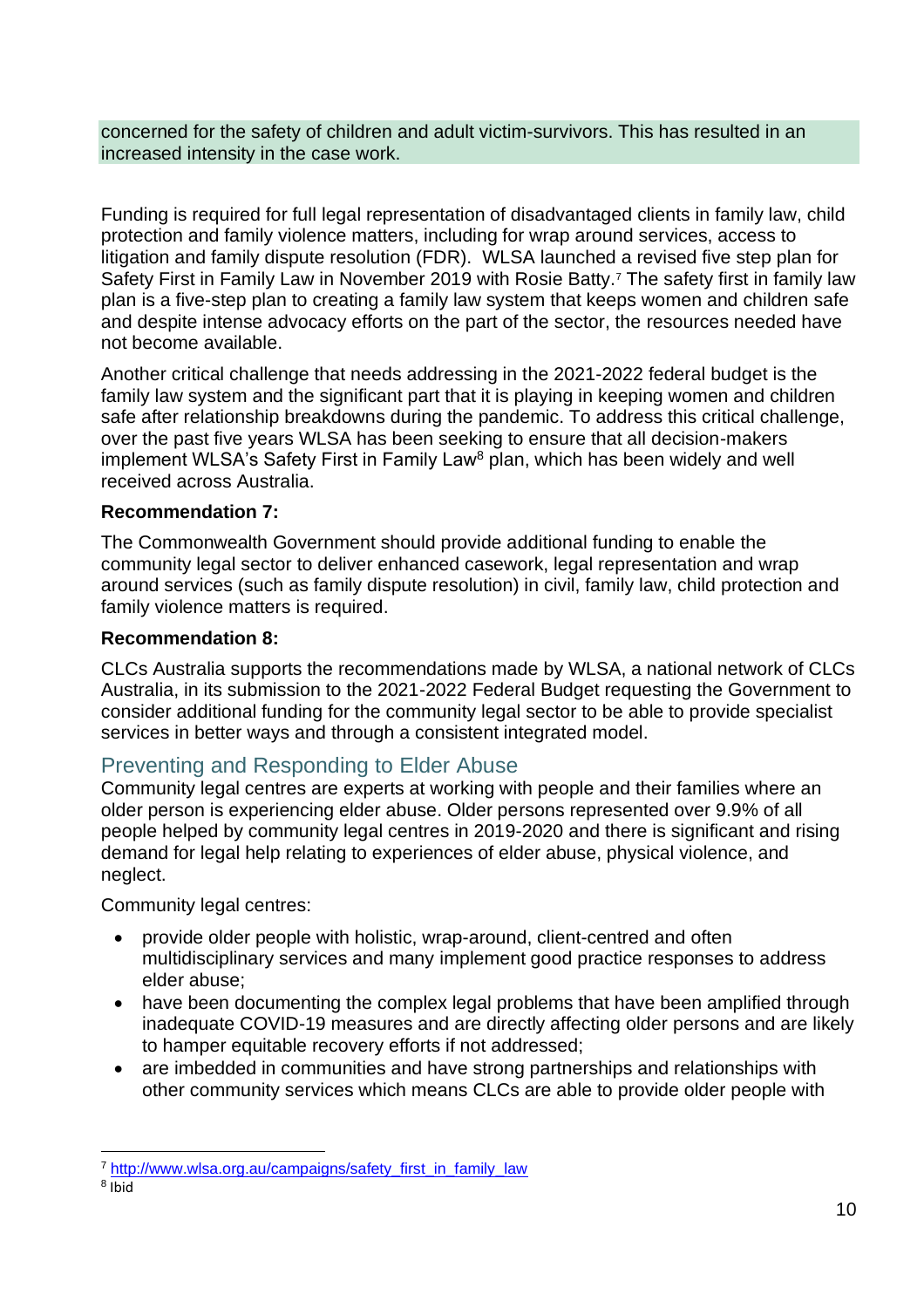referrals to other services that can assist with housing, health and aged care, financial counselling and assistance;

- undertake a significant number and range of community legal education and awareness sessions and campaigns around abuse which educate and empower older people and others who encounter abuse in professional or employment roles (for example, medical and allied health professionals, aged care workers, support and respite workers, Justices of Peace, and similar); and
- develop resources for primary prevention activities.

We welcomed the Commonwealth Government's provision of \$22 million in the 2018-2019 Federal Budget to establish a number of specialist elder abuse units, health justice partnerships and case management and mediation services to assist older people experiencing abuse. However, the funding was only sufficient to establish a handful of units/partnerships/service and we are already halfway into the trials. Moreover, based on the pilots funded by Attorney General's department, there is something to consider in terms of the models being trialled. There are three models being trialled. Two out of the three models are delivered by CLCs and legal aid bodies (specialist elder abuse unit and health justice partnerships jointly) and one model is delivered by relationships services (case management and mediation model) only. The third model is not supportive of legal services being a primary feature of service delivery. CLCs Australia supports ongoing funding for the first two models because of the confirmed benefits of integrated legal and non-legal services to adequately respond to elder abuse.

Given the limited existing funding and significant need, we recommend provision of additional funding to community legal centres to ensure older people experiencing abuse can access the legal help they need, building on the Government's existing commitment. Further, a greater number of representation services should be made available for older people who are affected by financial abuse via targeted funding for assistance in addressing irresponsible financial lending practices associated with intergenerational arrangements.

#### **Example 5: Emerging legal issues relating to the COVID-19 vaccine**

Some specialist CLCs are already discussing whether an older person that refuses the COVID-19 vaccine will be able and legally allowed to do so. Some older persons with full legal capacity in aged care may be forced to be vaccinated and our CLCs already note that clear legal frameworks have not been developed yet to provide clarity and direction. Thus, legal issues may emerge if the vaccine is rolled out on the mandatory basis for older persons.

#### **Recommendation 9:**

The Commonwealth Government should provide community legal centres with additional funding to provide legal advice and related assistance to older people experiencing abuse and legal problems as a result of the disproportionate effect of public health measures to address the pandemic on this particular group of clients.

#### **Recommendation 10:**

Community legal centres are in a unique position to be able to provide integrated wraparound socio-legal services, including financial counselling and social work support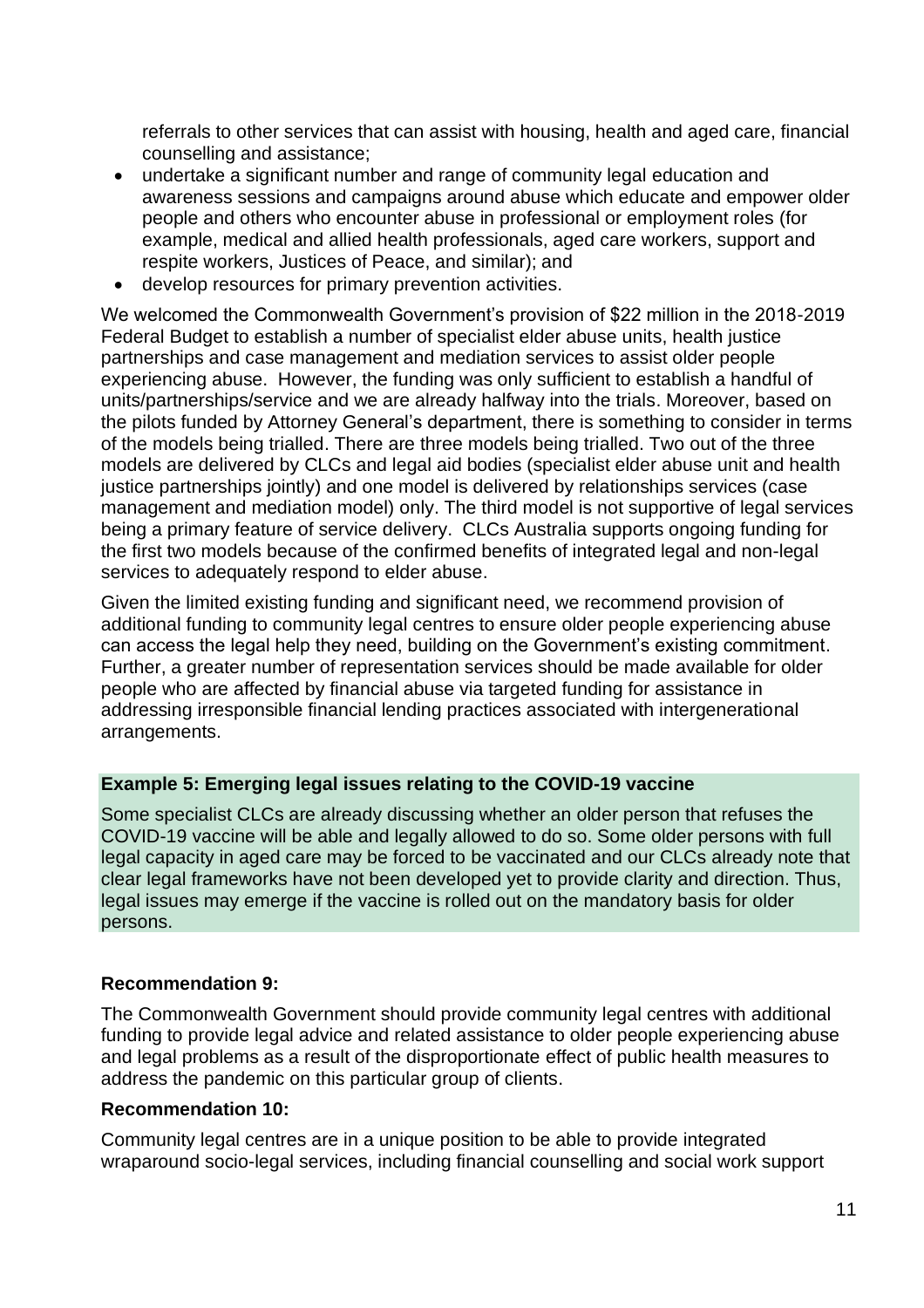services to assist clients in aged care and those that need to recover from physical violence and financial abuse.

### Strengthening the Social Security System

We support the analysis provided by Economic Justice Australia (EJA) and ACOSS in their 2021-2022 budget submissions. As stated by EJA "the reduction of the Coronavirus Supplement from \$550 to \$250 per fortnight is affecting over 1.4 million job seekers still relying on JobSeeker Payment, Parenting Payment or Youth Allowance in a crowded labour market. People whose lives were transformed by the effective doubling of nonpension payment rates are now unable to afford the essentials – food, accommodation and medications. The complete removal of this supplementary payment from April 2021 will plunge people back to unacceptably low rates that have been broadly criticised as entrenching extreme poverty."

CLCs Australia also supports the analysis about the unintended negative effects of certain policies and programmes on specific groups of clients and endorses the detailed analysis included in EJA's budget submission.

#### **Recommendation 11:**

CLCs Australia emphasises the need for additional Commonwealth funding for community legal centres to assist people with their social security-related matters, particularly in light of the above issues which in many cases require legal assistance to resolve and contribute to the significant unmet legal need in this area.

#### **Recommendation 12:**

CLCs Australia supports and endorses the recommendations for reform made by Economic Justice Australia, a national network of CLCs Australia, in its submission to the 2021-2022 Federal Budget. More specifically:

**12.1:** Permanently increase social security income support payment rates, and provide supplementary payments that reflect specific costs people face, as proposed by ACOSS.

**12.2**: Permanently abolish the newly arrived residents waiting period (NARWP) for Special Benefit; or in the alternative, extend the suspension of the Special Benefit NARWP to at least 30 June 2022.

**12.3**: Provide all New Zealand citizens living in Australia with access to Special Benefit.

**12.4**: Extend the list of visa sub-classes that attract Special Benefit, with extended coverage including:

- i. Bridging Visas, all sub-classes
- ii. Student Visa
- iii. Temporary Resident (Skilled Employment) Visa
- iv. Pacific and Seasonal Worker Visa
- v. Temporary Graduate Visa.

**12.5**: Amend s 737(1) of the Social Security Act to enable full-time students to access Special Benefit. In the alternative, we propose that policy guidelines regarding administration of s 729 of the Social Security Act be amended by the Secretary of the Department of Social Services to enable full-time students holding a Safe Haven Enterprise Visa access to Special Benefit.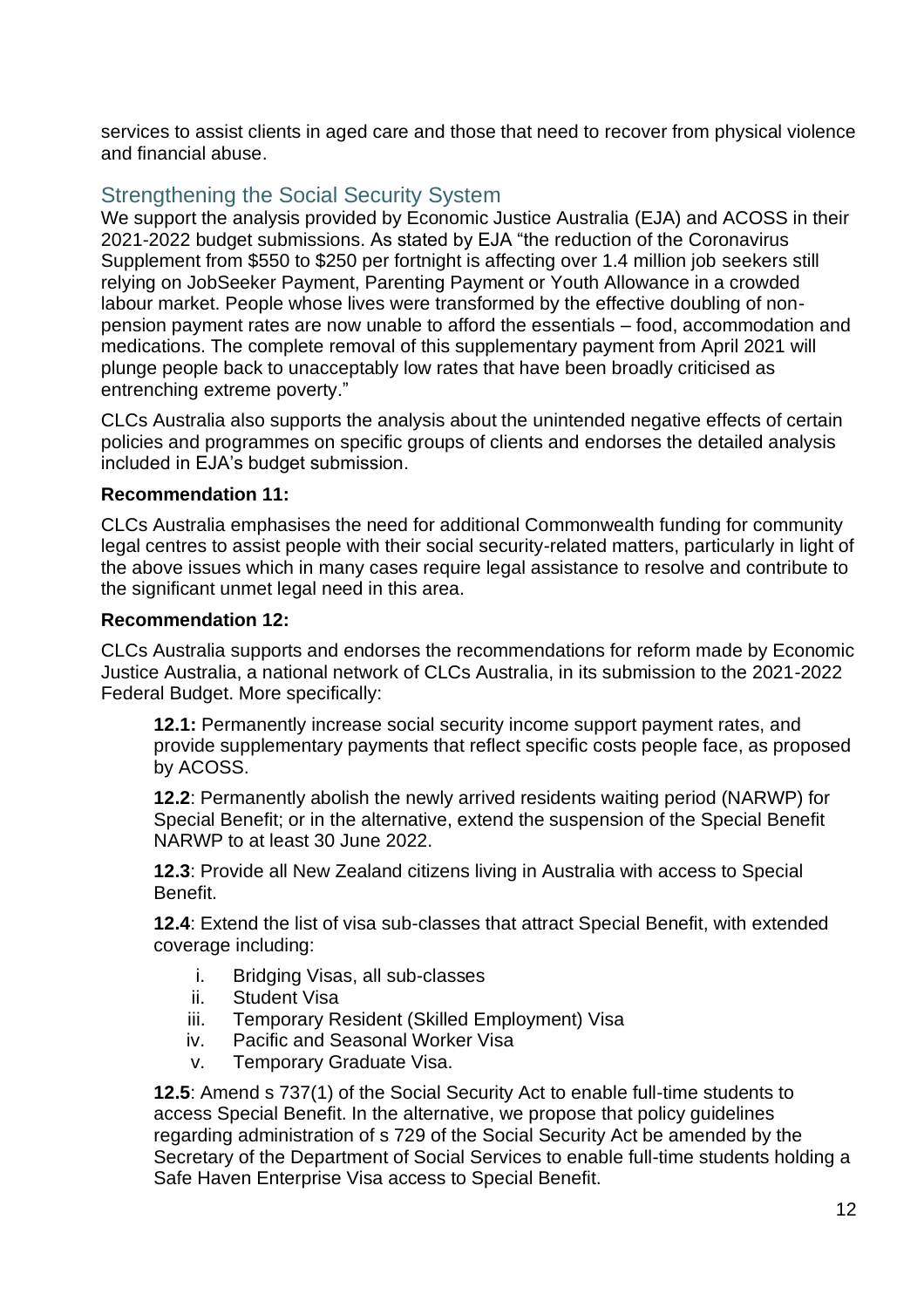**12.6**: Abolish the Community Development Program (CDP) and replace it with the comprehensive alternative model originally proposed by the Aboriginal Peak Organisations NT (APONT) - the Fair Work and Strong Communities: Remote Development and Employment Scheme (RDES).

**12.7:** Cease compulsory income management. Provide people with the option to continue engagement with the Cashless Debit Card program or income management on a voluntary basis, or leave the schemes.

**12.8**: Allocate substantial additional funding to enable Services Australia to employ additional Centrelink social workers, particularly given COVID-19 impacts, and the rise in risk and incidence of domestic and family violence and homelessness.

**12.9:** Resource Services Australia to enable engagement of additional Multicultural Service Officers, Remote Servicing Teams and Indigenous Service Officers.

**12.10**: Invest in adequate Services Australia staffing to provide oversight of automated decision-making processes, and support for people having issues with new automated systems.

**12.11**: Provide funding to enable establishment of a Centrelink nationwide specialist hotline for community legal centre advocates.

**12.12**: Provide additional funding to community legal centres serving regional and remote communities, to enable provision of specialist legal advice assistance on social security issues, particularly regarding the Community Development Program, compulsory income management and the Cashless Debit Card program.

#### **Recommendation 13:**

CLCs Australia endorses the recommendations proposed by CLCs that specialise in tenants' rights and consumers' rights, including the Tenants' Union of NSW and Consumer Action Victoria:

**13.1:** We support the increase in spending for public and community housing from the federal government.

**13.2:** We also recommend the winding back of negative gearing and capital gains tax deductions, especially without any requirement for good quality housing or good practice in property management.

**13.3:** We also recommend that the National Housing and Homelessness Agreements (or whatever subsequent programs may be named into the future) that provide funding to the states and territories for their social housing and homelessness sector response should include a requirement that states and territories do not maintain legislative frameworks in their residential tenancy laws that drive homelessness and poor quality housing, for instance through maintaining 'no grounds' evictions provisions. This is an appropriate way to ensure the effective use of federal funds in the housing sector.

**13.4:** We recommend allocations to ensure telecommunications, tenancy, energy and financial services consumers are protected.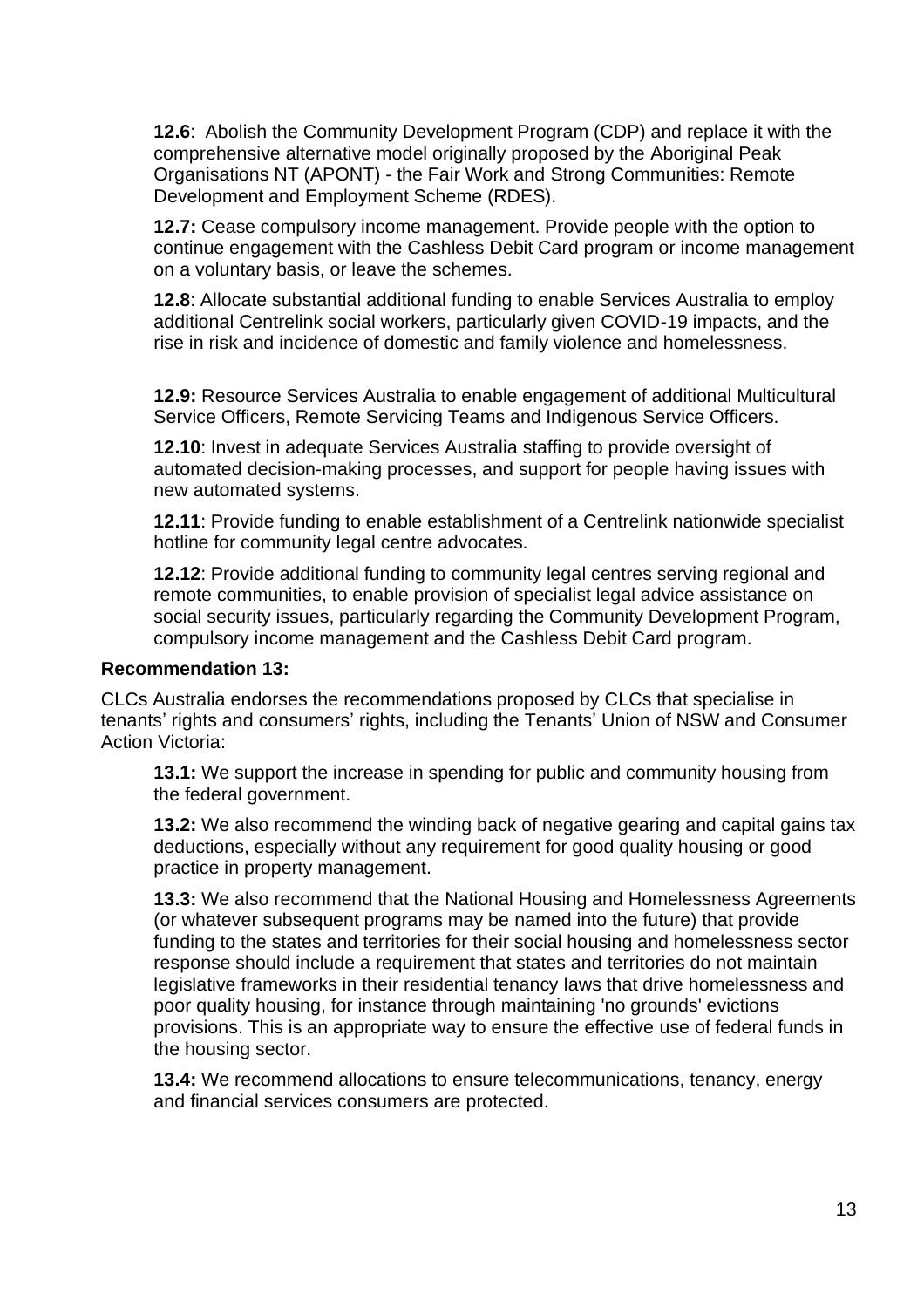# <span id="page-14-0"></span>**Endorsement of Submissions by CLCs Australia Partner Organisations**

CLCs Australia also supports the recommendations made by the ACOSS and Change the Record in their budget submissions.

CLCs Australia supports and endorses the Six Steps to Recovery and Renewal proposed by ACOSS as well as the sixteen recommendations included in their 2021-2022 Budget Priorities Statement.

CLCs Australia supports Change the Record's calls for investment in justice reinvestment and community-controlled strategies included in Change the Record's budget submission. As clearly articulated by Change the Record in the submission this is essential to reversing the trend of escalating rates of incarceration, and family violence, disproportionately experienced by Aboriginal and Torres Strait Islander peoples." More specifically, we endorse: 1) the establishment of a national Justice Reinvestment Body; 2) adequate and additional funding to realise the Closing the Gap reforms, and 3) secure and adequate funding for the National Family Violence Prevention Forum.

## <span id="page-14-1"></span>**Further Information and Contacts**

CLCs Australia would welcome the opportunity to provide further information to the Committee.

Contact:

Nassim Arrage Chief Executive Officer CLCs Australia [nassim.arrage@clcs.org.au](mailto:nassim.arrage@clcs.org.au) 0408 092 256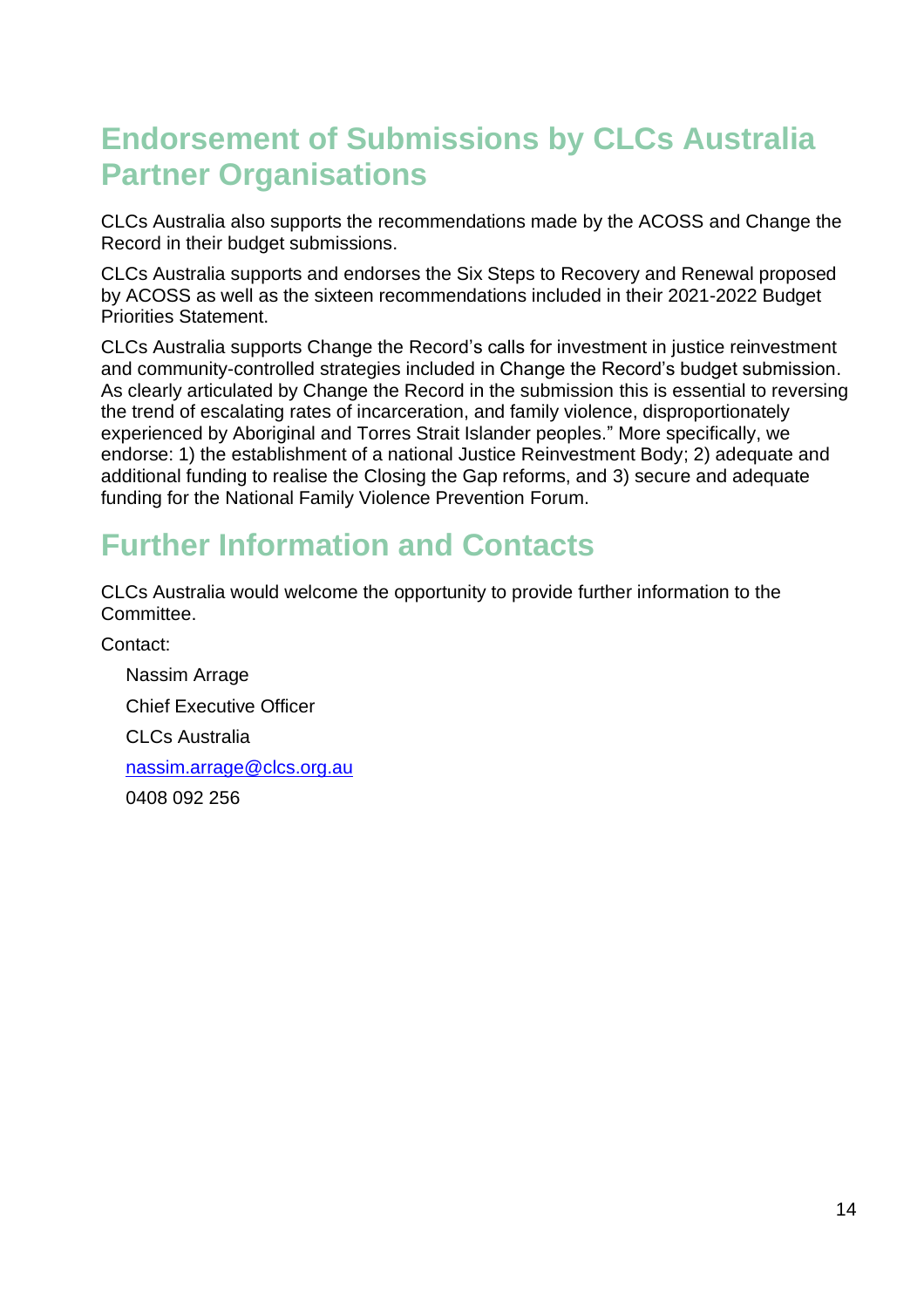# <span id="page-15-0"></span>**Appendix 1**

## <span id="page-15-1"></span>**What are Community Legal Centres?**

There are 179 community legal centres nationally. In 2019-2020, we know that 142 Centres provided just over 702,000 services to almost 195,000 people across Australia.

- 1. Community legal centres play a **unique but complementary role** to the other legal assistance providers and community services
- 2. Community legal centres are **independent, community-based organisations** that are **imbedded in and responsive to community**
- 3. Community legal centres provide **holistic, client-centred, wrap-around, safe and appropriate services**
- 4. Community legal centres deliver **efficient, effective and innovative services**
- 5. Community legal centres often comprise **multidisciplinary** teams and service delivery models
- 6. Community legal centres provide **high quality services** and are supported by a strong national quality service framework focused on continuous improvement
- 7. Community legal centres use frontline service delivery to inform broader systemic work, including **law reform, policy and strategic advocacy**

#### **Services provided by the community legal centre sector in 2019-2020 to people nationally<sup>9</sup>**



<sup>&</sup>lt;sup>9</sup> The statistics provided in this infographic are based on data from 142 Centres who use the Community Legal Assistance Services System (CLASS) during the 2019/20 financial year.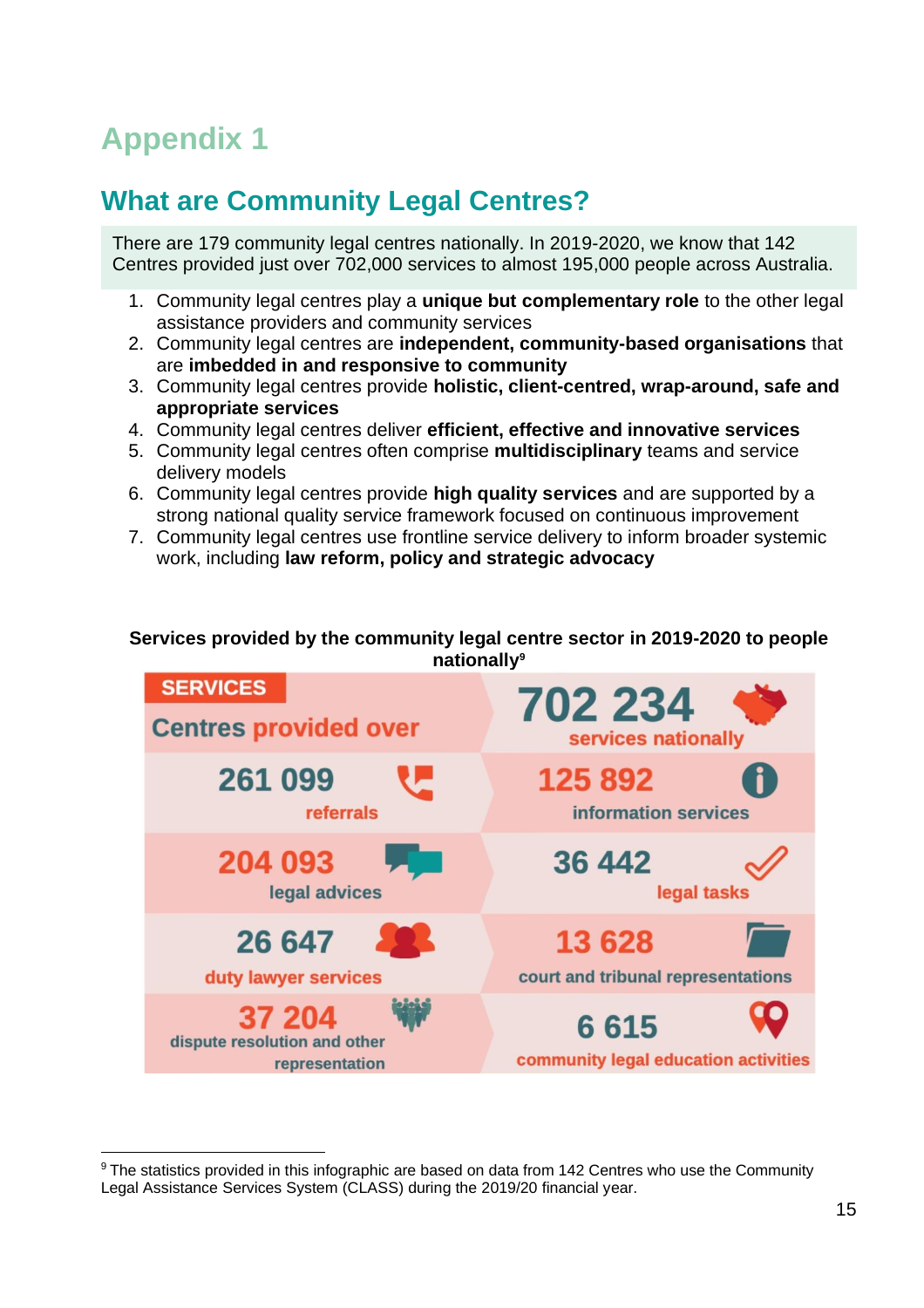The sector includes a wide range of CLCs which differ significantly in size and operation, but which together form a vital fabric of services which play a role in ensuring clients and communities can access the types of help that they need. CLCs include:

- generalist CLCs that provide legal assistance to people in a particular geographic region (catchment area) in relation to a wide range of areas of law, including family law and family violence, credit and debt, consumer law, social security, migration, tenancy, discrimination, employment and child protection
- generalist CLCs that also have specialist programs that reach a wider catchment area and/or target a particular client group or area of law
- specialist CLCs which provide services to a particular target group, for example women, refugees and asylum seekers, older people, children and young people, people with a disability, LGBTIQ people and people experiencing homelessness
- specialist CLCs which provide services in a particular specialist area of law, for example consumer and credit, social security, employment, tenancy and environmental and planning law
- a number of national centres (and centres with national services) and several that provide cross-border services, or have offices in multiple jurisdictions, and
- stand-alone centres and a number that are sponsored as part of larger organisations.

CLCs also work together in National Networks to share information and good practice and undertake policy and advocacy work.<sup>10</sup>

CLCs provide a range of services including information, referral, legal advice, non-legal support, duty lawyer services, and casework including representation services. CLCs also utilise a range of early intervention and preventative strategies such as community legal education and community development, individual skill building, systemic advocacy and law and policy reform activities. More broadly, CLCs also play a key role in community engagement, developing and facilitating partnerships between legal assistance providers and legal and non-legal services (for example, domestic violence organisations, community health organisations, housing services and drug and alcohol services), and developing and maintaining referral networks and protocols.

CLCs provide supplementary services and activities in offices, communities and health care settings across Australia. For 2019/2020 CLCs produced 1565 Community legal education resources and conducted 6615 community legal education activities. During the same period, 9822 stakeholder engagement initiatives and 2914 law reform efforts were also undertaken.

Importantly, CLCs:

- are imbedded in and understand their communities (whether geographical or based on a characteristic or experience), tailor services to meet local or specific needs in ways that are appropriate and familiar, and have sufficient flexibility to be able to adapt service delivery responses quickly in response to changing legal need
- provide client-centred, wrap-around, holistic and culturally appropriate services

<sup>&</sup>lt;sup>10</sup> As of December 2020, The National Networks include: National Social Security Rights Network, Women's Legal Services Australia, Aboriginal and Torres Strait Islander Women's Network, Older Persons Legal Services Network, Employment Law Network, Disability Rights Network, Human Rights Network, Animal Law Network, Police Accountability Network, Youth Advocacy Network, Women's Safety Package Network and the National Association of Tenant Organisations.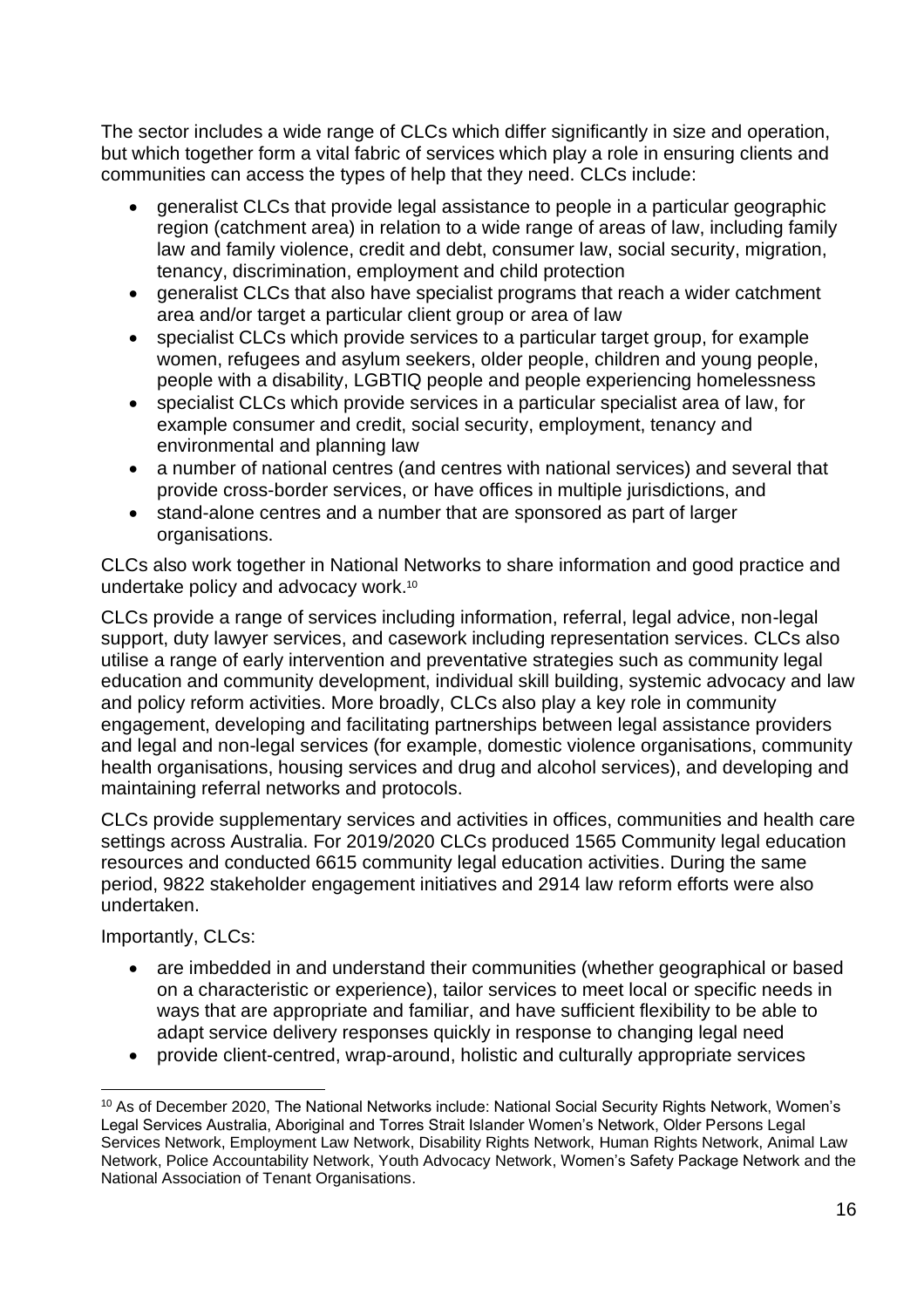- deliver efficient, effective and innovative services
- often comprise multidisciplinary teams and service delivery model
- increasingly many centres have multidisciplinary teams and service models,
- have strong national quality service systems focused on continuous improvement, in particular the National Accreditation Scheme which we coordinate
- use frontline service delivery to inform broader systemic work, including law reform, policy and strategic advocacy
- are able to increase the capacity and services of centres through utilising significant volunteer programs and pro bono
- are designing and implementing innovative approaches and solutions to working with clients and addressing legal problems.

### <span id="page-17-0"></span>**Benefits, Efficiency and Value of Sector and Service Delivery**

The work of the community legal sector has significant benefits for the individuals that CLCs assist, their families and communities, the governments and the broader community. The Productivity Commission has highlighted that the work of CLCs generates savings for government and the community, noting that the 'positive spill-over or flow on effects to the wider community from providing legal assistance services<sup>'11</sup> justify government involvement in, and funding of, legal assistance services. It has also highlighted that in many types of disputes, the avoided or flow-on costs are greater than the cost of providing funding to legal assistance services to provide the assistance. <sup>12</sup> Other reviews of the sector have also outlined the key benefits of the sector, including:

- ensuring that legal rights can be enforced;
- preventing civil problems from escalating into criminal matters:
- avoiding costs to other government services; and
- improving the efficiency of court proceedings.<sup>13</sup>

The 2018 NSW Review of Community Legal Services noted that community legal centres 'deliver tangible benefits both to individuals and the broader community' and that the 'services provided by CLCs are also delivered at very low cost to government. CLCs are extremely efficient, leveraging volunteer and pro bono support to maximise the total hours, dollar value and range of services they provide'.<sup>14</sup>

The Final Report of the Banking Royal Commission also acknowledged that 'the legal assistance sector and financial counselling services perform very valuable work. Their services, like financial services, are a necessity to the community. They add strength to customers who are otherwise disadvantaged in disputes with financial services entities'. 15

The sector is committed to achieving the best possible outcomes for our clients and communities through the delivery of efficient, effective and innovative services and commitment to continuous improvement. As part of this, CLCs are at the forefront of

<sup>11</sup> Productivity Commission of Australia, Access to Justice Arrangements Inquiry Report No 72 (September 2014) 666.

<sup>&</sup>lt;sup>12</sup> See, eg, Productivity Commission of Australia, Access to Justice Arrangements Inquiry Report No 72 (September 2014) Appendix K, 1054.

<sup>13</sup> Alan Cameron, *Review of NSW Community Legal Services* (2017), [2.4.2].

 $14$  Ibid, 5, 6.

<sup>&</sup>lt;sup>15</sup> Roval Commission into Misconduct in the Banking, Superannuation and Financial Services Industry, Final Report (2019), 491.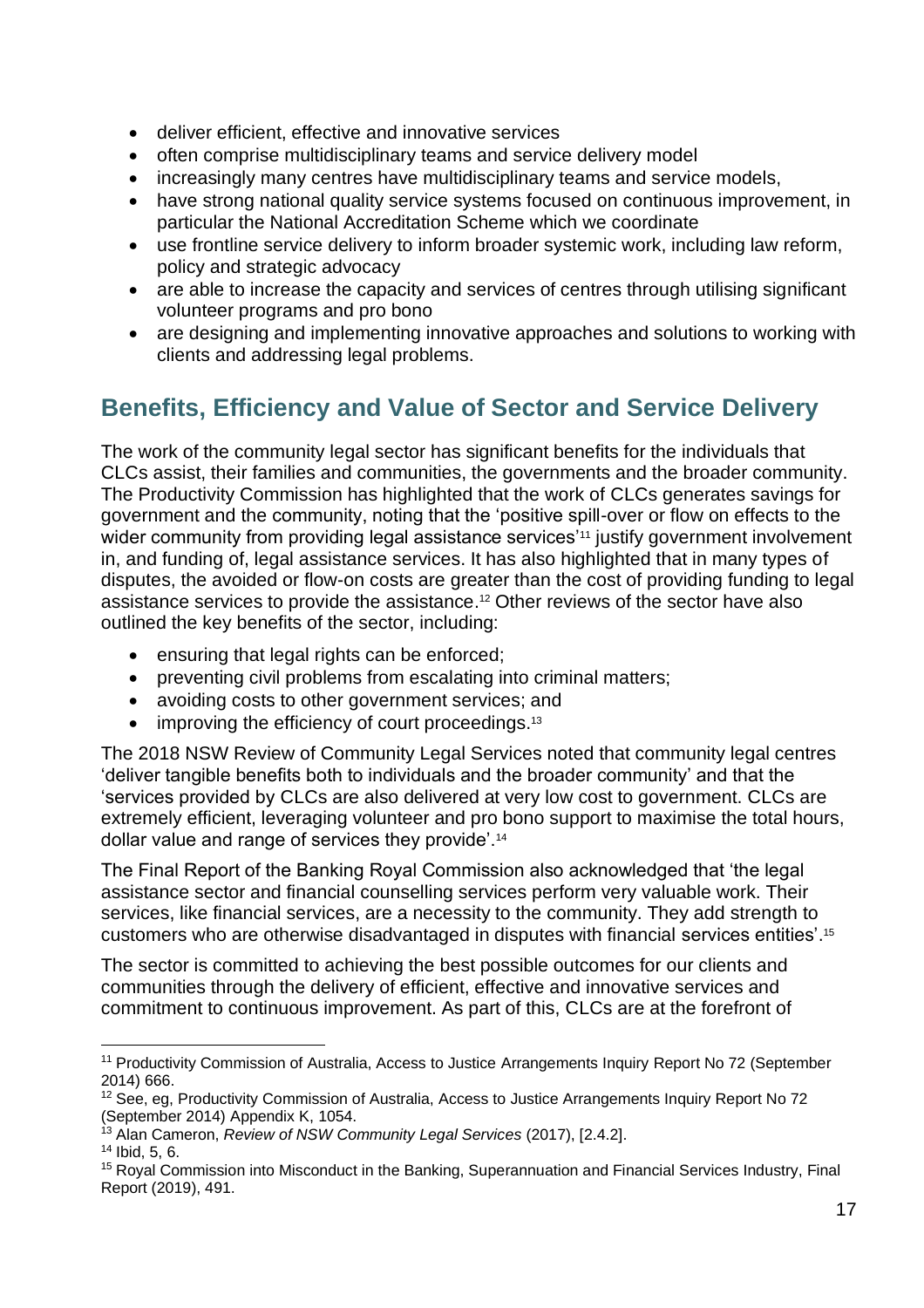leveraging better outcomes through a variety of means and the peak bodies such as CLCs Australia further support and enhance the efficiency of operations and service delivery.

## <span id="page-18-0"></span>**Strategic Policy, Advocacy and Law Reform Work**

Community legal centres have a long and successful history of bringing about systemic change through policy, advocacy and law reform. This work is crucial in identifying and encouraging reform of laws, policies and practices that are not operating effectively or equitably.

The different services CLCs provide are interrelated - assisting individual clients through advice and casework enables Centre lawyers to not only assist the individual, but also identify laws, policies and practices that adversely or inequitably impact on disadvantaged people or vulnerable groups in the community. As a result, CLCs are in an excellent position to identify recurring causes of legal problems, such as unclear laws, or unlawful or unfair practices.

As a sector we see firsthand the impact of existing laws, policies and practices on people and communities. Building on this experience and expertise, as a sector we have developed a *A Vision for Justice: The Community Legal Sector´s Priorities for a Fairer and More Equal Community<sup>16</sup>* as a blueprint for reform across a number of key policy areas. It recommends reforms in particular areas of law or of relevance to particular groups, however we acknowledge issues of intersectionality and that in some cases the recommendations apply to a number of people and groups within the community.

The value of our advocacy and policy/law reform work has been recognised in a number of contexts, including the Productivity Commission Inquiry into Access to Justice Arrangements. In its report, the Productivity Commission stated that CLCs play a key role in law reform, policy and advocacy, that it should be a 'core activity' of CLCs and that 'in many cases, strategic advocacy and law reform can reduce demand for legal assistance services and so be an efficient use of limited resources'.<sup>17</sup>

## <span id="page-18-1"></span>**Commitment to Quality Services and Continuous Improvement**

Community legal centres are subject to a number of governance arrangements and accountability requirements, including:

- the National Accreditation Scheme's (NAS) continuous assessment of CLCs against the Scheme's Accreditation Criteria and Standards
- the Mandatory Standards of our Risk Management Guide (RMG)
- obligations arising from CLCs' status as companies and associated incorporations, and in many cases as charities and not-for-profit organisations duplicated at a Commonwealth and State and Territory levels
- requirements arising under Commonwealth, state and territory government funding agreements and the terms of funding arrangements with other bodies such as philanthropic organisations

<sup>16</sup> <https://clcs.org.au/sites/default/files/2020-04/200415%20Vision%20for%20Justice.pdf>

<sup>&</sup>lt;sup>17</sup> Productivity Commission of Australia, Access to Justice Arrangements Inquiry (2014) Final Report, Vol 2, 709.